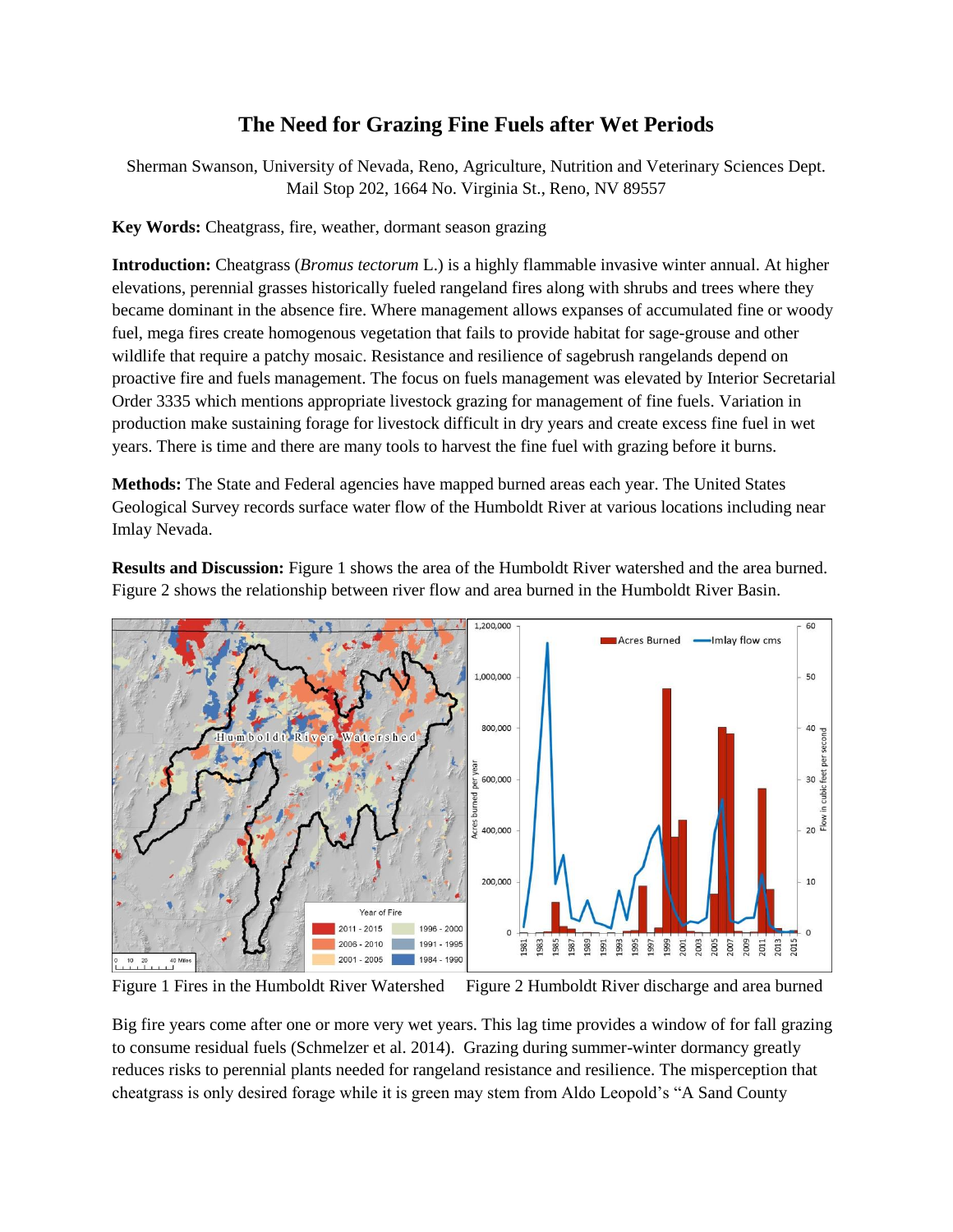Almanac". Some literature linking grazing to increased cheatgrass (Reisner et al. 2013) and actions to reduce public land AUMs in Nevada by 16% between 1980 and 1999 ((Resource Concepts Inc. 2001) suffer from missing key concepts. Management of the timing, duration, and recovery from grazing are all critical determinants of vegetation responses in addition to the intensity of grazing. With strong management, grazing can be a tool for good rather than simply a land use to be restricted for less bad. Some tools and strategies could include:

Focused grazing in fuel breaks; Stockmanship; Herded sheep; Protein supplements in a line; Water hauled to troughs placed in a line; Electric fences or permanent fencing; Grazing some pastures more intensely so fires burn only other smaller areas; Growing season grazing with care for perennials by following the green up the mountain; Dormant season grazing when perennials are less vulnerable Rotating off pastures in spring when cheatgrass becomes less palatable than green perennials. Sources of AUMs/livestock Using existing AUMs in targeted grazing; Temporary nonrenewable (TNR) grazing AUMs preapproved with forage production criteria; Stewardship contracting; Retaining calves after weaning; Purchasing stockers and supplementing with protein to increase energy (dry grass) consumption;

Retaining cull cows until spring when prices are higher;

**Conclusions and Implications:** Dependence on cheatgrass noted for variable forage production is not economically easy for ranchers. Management to concentrate grazing into linear fuel breaks in years of overabundant cheatgrass requires management that requires effort and expense. The expense of proactive management is warranted by loss of forage after fire and tremendous fire control costs, expense born by ranchers and agencies. The challenge for agencies, ranchers and other stakeholders is to find solutions to mega-fires after very wet years. An ecologically, economically and socially acceptable solution could provide for sagebrush habitats within resilient ecosystems using feasible livestock grazing for fine fuels management that is socially dependable and sufficiently flexible to be effective. Recent drought environmental assessments have missed this larger problem. It is time to plan for climate variability and include the fire problem that is even more consequential than drought. Finding durable solutions requires cooperation among diverse stakeholders. Collaboration will improve decisions, relationships, communities and habitats.

## **References:**

- Jewel, Sally. 2015 Secretary of the Interior Order 3335. Rangeland Fire Prevention, Management and Restoration January 5,
- Leopold, Aldo. 1949. A Sand County Almanac with other Essays on Conservation from Round River. New York, Oxford University Press 269 pp.
- Reisner, M.D., J. B. Grace, D. A. Pyke, P. S. Doescher. 2013. Conditions favoring *Bromus tectorum* dominance of endangered sagebrush steppe ecosystems. J. Applied Ecology, 50(4):1039-1049.